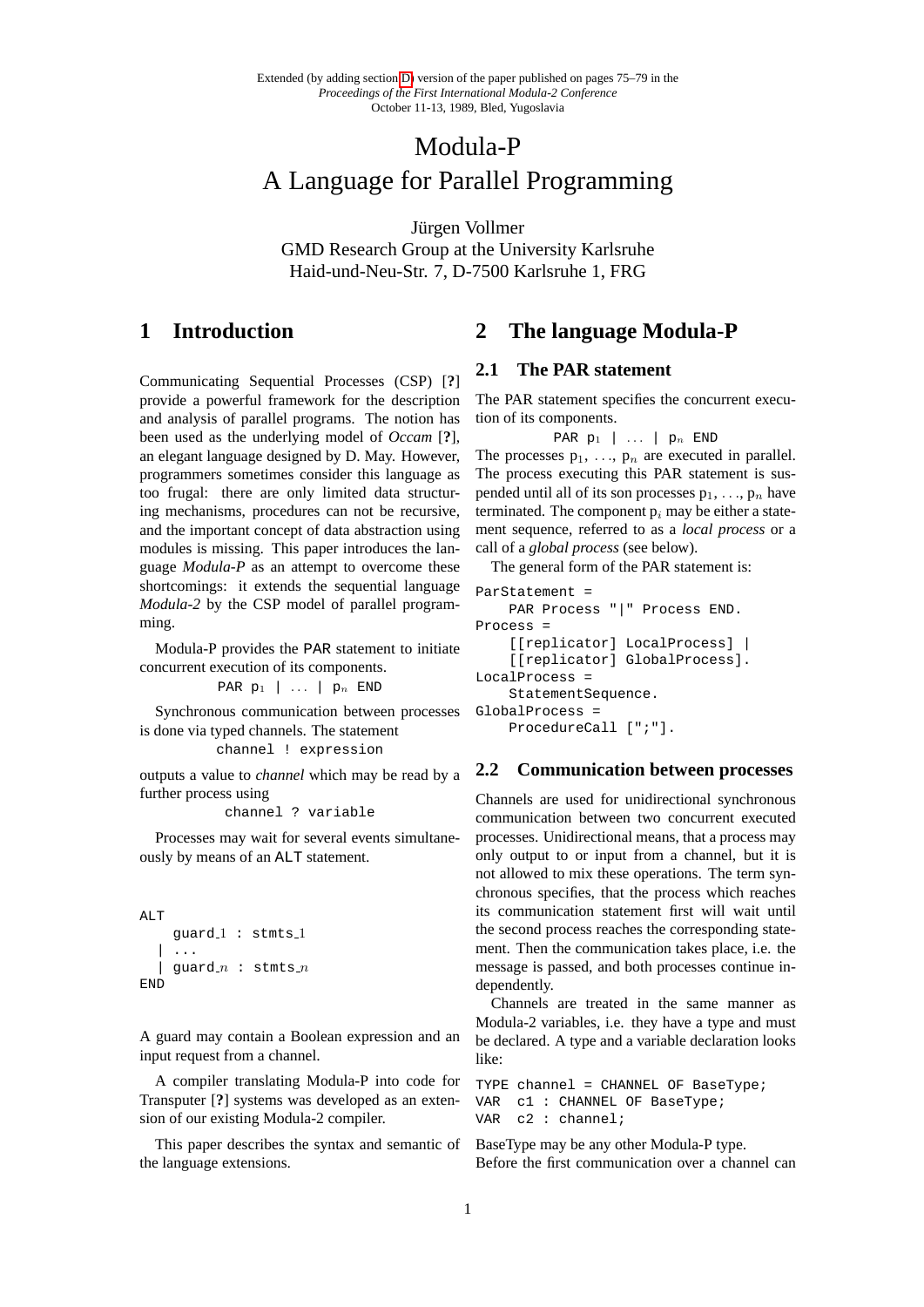take place, the channel must be open with the standard procedure *OPEN*. A channel is opened as long as both processes, which used it are not terminated. For variables of type channel are input and output operations defined.

channel ? variable is used for input from a channel.

channel ! expression

is used for output to a channel. The variable and the expression must be assign compatible to the base type of the channel.

*TIMER* is a special predefined channel from which the actual system time may be read. TIMER need not be opened. The base type of this TIMER channel is the new scalar type *TIME*. Objects of type TIME may be compared to equality and unequality. The new standard module *SysTime* specifies further operations for objects of type TIME.

TIMER ? AFTER expression denotes a delay statement. The process executing this statement is suspended until the current system time is later the the time specified by the expression. The general form of the channel operations is:

```
type =
    ... | ChannelType | TIME.
ChannelType =
    CHANNEL OF ChannelBaseType.
ChannelBaseType = type.
ChannelStatement =
```

```
InputStatement |
    TimerInputStatement |
    DelayStatement |
    OutputStatement.
InputStatement =
    channel "?" designator.
TimerInputStatement =
   TIMER "?" designator.
DelayStatement =
    TIMER "?" AFTER time_expression.
OutputStatement =
    channel "!" expression.
channel = designator.
time_expression = expression.
```
## **2.3 The ALT statement**

The ALTernate statement may be used for simultaneous waiting to several events. Events may be communication with other processes or time events. The syntactic structure is:

```
ALT
    quard_1 : stmts_1| guard 2 : stmts 2
    ...
  | guard n : stmts nELSE stmts 0END
```
The processes is suspended until one of the guards *guard*<sub>1</sub>, ... *guard<sub>n</sub>* will be ready. From the set of ready guards one arbitrary guard *guard*<sub>i</sub> is selected and the corresponding statements stmts $_i$  of the alternative are executed.

There exists three types of guards: simple guards, channel guards, and time guards. They look like:

```
bool_expression
bool_expression , channel ? variable
bool_expression , TIMER ? AFTER
                           time_expr
```
The bool expression may be omitted for channel and time guards. The bool expression will be evaluated first if it is present; if it is omitted, it is assumed to be TRUE. A guard is ready if the evaluation of the bool expression yields in TRUE and

- for the simple guard, no other condition is necessary, .
- for the channel guard, another process waits for communication over *channel*,
- for the time guard, the actual system time is later than the time specified by *time expr*.

Before executing the statements of a selected channel alternative, the communication over this channel takes place.

The ELSE part of the ALT statement may be omitted. If it is present and none of the bool expressions is evaluated to TRUE the statements stmts $<sub>0</sub>$  are executed. If the ELSE part is omit-</sub> ted and none of the bool expressions is evaluated to TRUE a runtime error is raised.

The general form of the ALT statement is

```
AltStatement =
    ALT alternative {"|" alternative}
       [ELSE StatementSequence]
    END.
alternative =
    [[replicator] guard ":"
                StatementSequence]].
guard = expression |
    [expression ","] InputStatement |
    [expression ","] DelayStatement.
```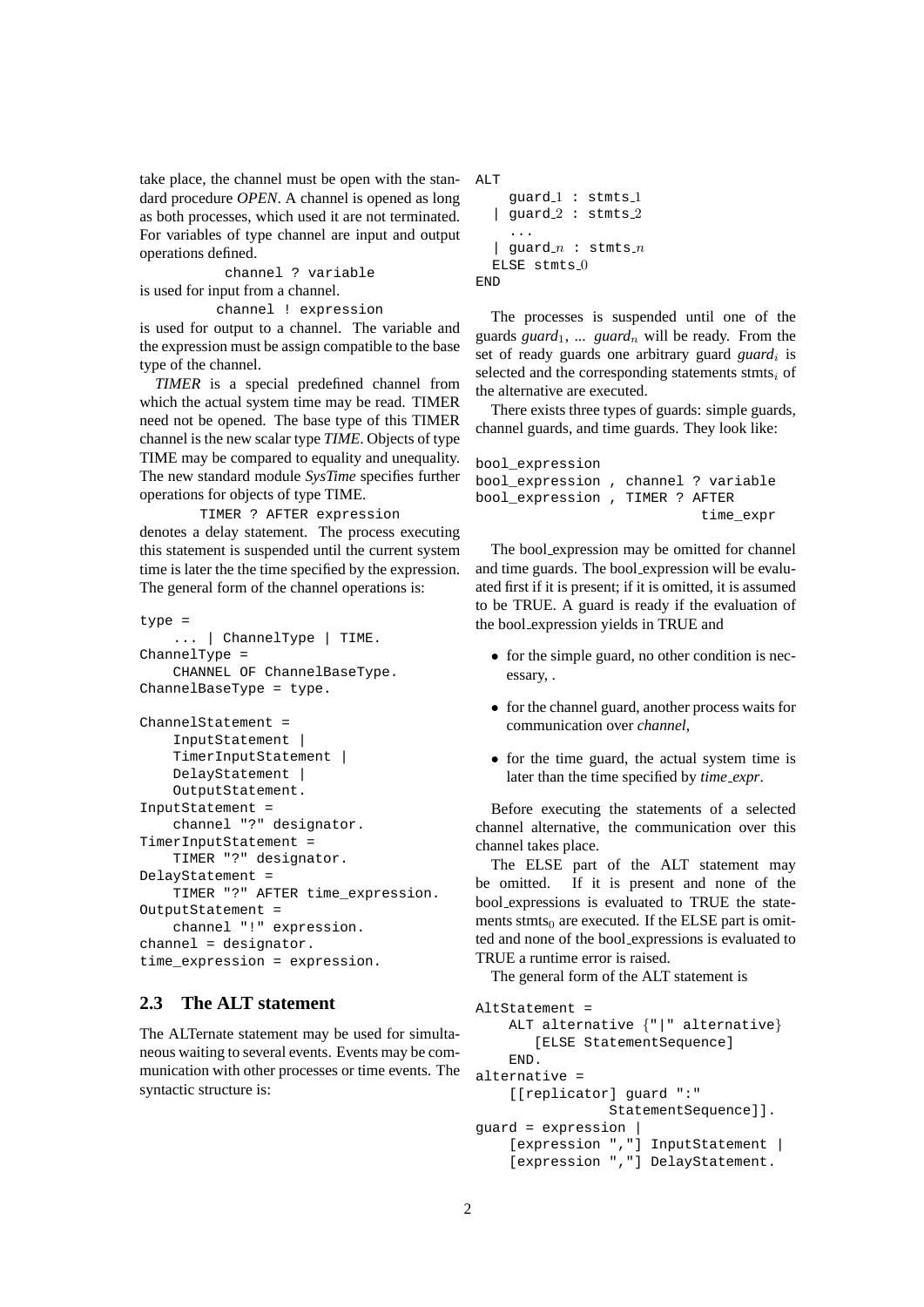## **2.4 Replicators**

The components of a PAR or ALT statement may be replicated. A replicated process component has the form:

[ident : lower bound TO upper bound] p (upper bound - lower bound  $+ 1$ ) processes are started all executing p in parallel. Each process knows its value of ident, that is each process gets a unique identification value in the range [lower bound .. upper bound], which is accessed using ident.

A replicated alternative has the form:

```
[ident : lower bound TO upper bound]
         guard : stmts
```
(upper bound - lower bound  $+1$ ) alternatives are set up, waiting for the guards.

Constraints for the use of the replicator variable:

- The type of ident must be ordinal.
- The type of lower bound and upper bound must be assign compatible to that of ident.
- The control variable ident is not allowed to be a component of a structured variable, nor may be imported or parameter of a procedure.
- The control variable may be used only like a constant.

If (upper bound - lower bound + 1)  $\leq$  0 then no component (process or alternative) is created.

The general form of a replicator is

```
replicator =
    "[" ident ":" lwb "TO" upb "]".
lwb = expression.
upb = expression.
```
## **2.5 Modula-P on distributed systems**

The main design problem of a language for programming distributed systems based on Modula-2, comes from the fact, that Modula-2 has a concept for the formulation of abstract data types with memory, which make use of global (level 0) variables. This feature is expressed in Modula-2 by the module concept. Allowing concurrent processes, the variable access problem arises, i.e. what should be done if several processes want to write a variable at a time? Another question comes from the fact that processes may run on different processors, which don't share a common memory. The question here is, on which processor are the global variables allocated, and how is the access realized?

The answer of CSP is not favouring shared storage, because it is another way for process interaction.

Two answers are possible for this problems, first forbid all global variables and second invent language constructs which make the use of global variables possible and save. The first answer is very restrictive and the resulting language is neither a superset of Modula-2 nor should be called Modula-*xy*.

Our solution is to allow shared memory, only if father and son process run on the same processor. Syntactically this is expressed by writing as component process of a PAR statement just a sequence of statements. This son process is named a *local process*. The variable access synchronization problem in this case is left to the programmer.

If the process needs abstract data types with memory and no shared memory is desired, the *process module* encapsulation mechanism is provided. A process declared in a process module is called a *global process*. A global process may define global variables, but one global process can not access the variables of another global process. As a consequence, global processes may run on different processors, without the problems mentioned above.

Both process kinds are specified by the syntax, but it must not be specified by the program on which processor the processes are executed.

Our solution allows the runtime system to distribute global processes over different processors and ensure that processes using common storage are running on the same processor. An an automatic mapping of channels to hardware connections is possible too. Hence the design goals of preserving the programmer from thinking about the allocation of hardware resources and the independence of the program text from the network architecture are fulfilled.

## **2.6 Process declaration**

There are two ways (as a local or global process) to specify the actions a process should execute.

### **2.6.1 Local processes**

Local processes are specified by writing the statement sequence the process should execute as a component of the PAR statement. This implies that this process has access to objects from its father process, which means that shared storage is allowed. No synchronisation is done by the system if several parallel executed local processes access the same variable.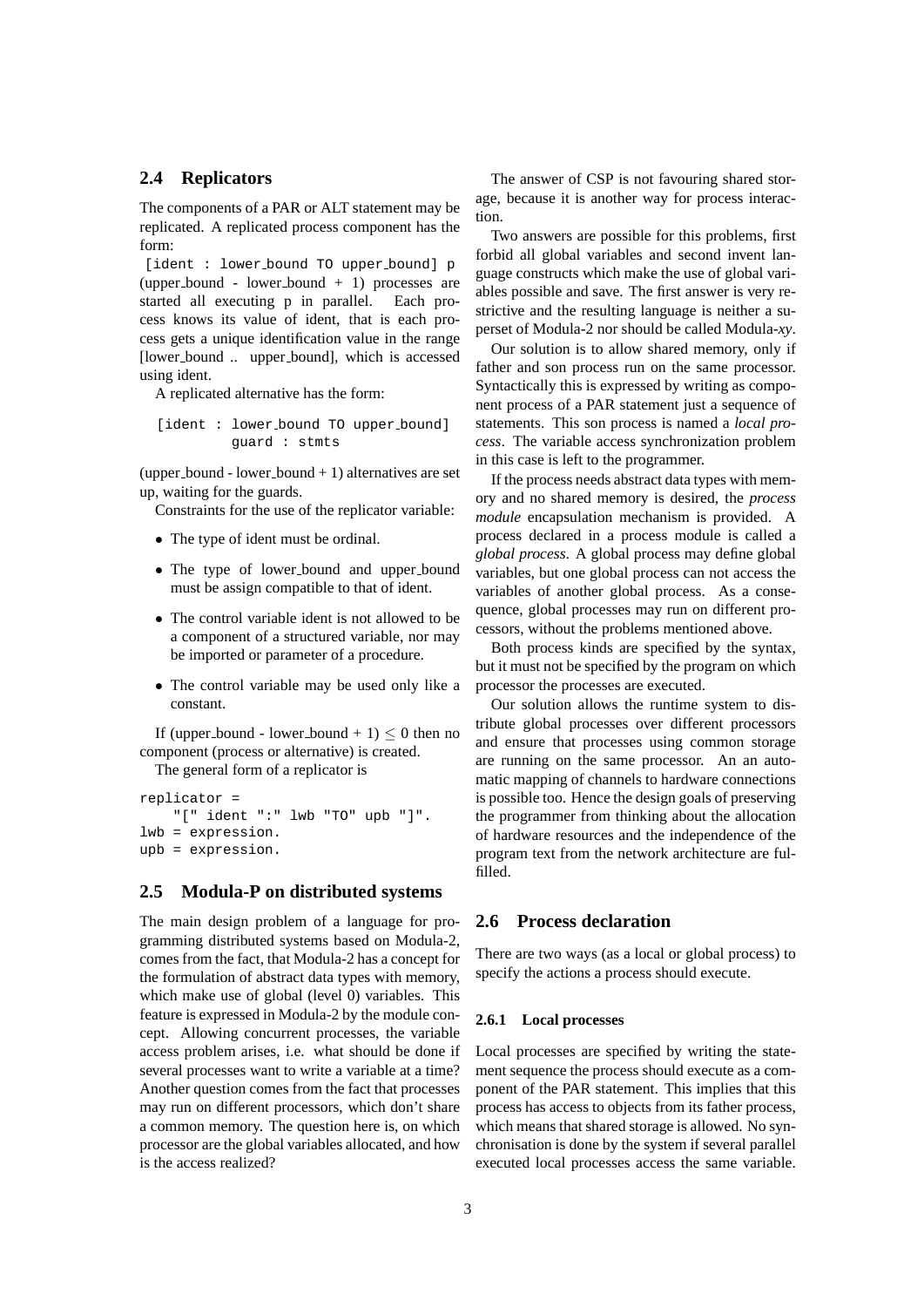A local process runs on the same processor as the father process, which executes the PAR statement.

A local process is not allowed to contain a RE-TURN statement nor an EXIT statement, which is related to a LOOP outside of that local process.

### **2.6.2 Process modules and global processes**

The encapsulation in a process module is something like a Modula-2 program module. As a program module a process module may import other modules, and only the name of the program or process is visible outside. While a program module is invoked form the operating system level, a global process is initiated, when the PAR statement containing a call to this process is executed. Like starting a program module causes the bodies of all imported modules to be executed, similarly for the modules imported by that process module is done each time the global process is invoked. And again, like each running program module has its own memory (from the operating system view), a global process has its own memory as long it is active. As concurrently executed Modula programs have no access to variables of each other, a global process has no access to variables of another global process. Unlike a program module a process module may be called with parameters. The formal parameters of a global process may only be value parameters. The types used in the formal parameter list are either predefined types or are implicit imported, hence this type identifier must be qualified. These qualified identifiers are known only inside this parameter list. The formal parameters are declared at level 0. A process module looks like

```
PROCESS MODULE p (ch : m.channel;
                  x : m.type;
                   i : CARDINAL);
(* imports *)
(* local declarations *)
BEGIN
(*the action executed by that process*)
END p.
MODULE prog;
IMPORT P;
 ....
BEGIN
  PAR ....
    | (* invoke the global process *)
      p (ch, x, i)
  END
```
END prog.

The general form of a process module is:

```
ProcessModule =
    PROCESS MODULE ident
         [FormalParameters] ";"
         {import}
         block ident ".".
```
A process module is another compilation unit.

CompilationUnit = . . . | ProcessModule. Note, that

- there exists no shared memory with other global processes.
- interaction between global processes is only possible using communication over channels.
- invoking a global process implies that the bodies from all (transitive) imported modules are executed.

# **3 The Modula-P Transputer development system**

The Modula-P Transputer development system [**?**], based on the Modula-2 system MOCKA [**?**] is an implementation of the language Modula-P. The target processor of the system is the Transputer from INMOS. It includes a compiler for the language Modula-P (and hence for Modula-2 too), an automatic *Make* facility, an assembler for the Transputer machine code, a linker and a executive that allows programs to be run on a Transputer. The system is available for a host SUN 3/60 workstation (with SUN OS), to which the Transputer board is connected via a VME bus. The system is written in Modula-2 and runs either on a Transputer or as a cross system on a Sun-3 workstation. The Transputer is used without an own operating system, but full access to the UNIX environment of the host computer is supported.

## **4 Further work**

Further work will be done, to run the system on a multi Transputer network. Another project is to use the HELIOS operating system.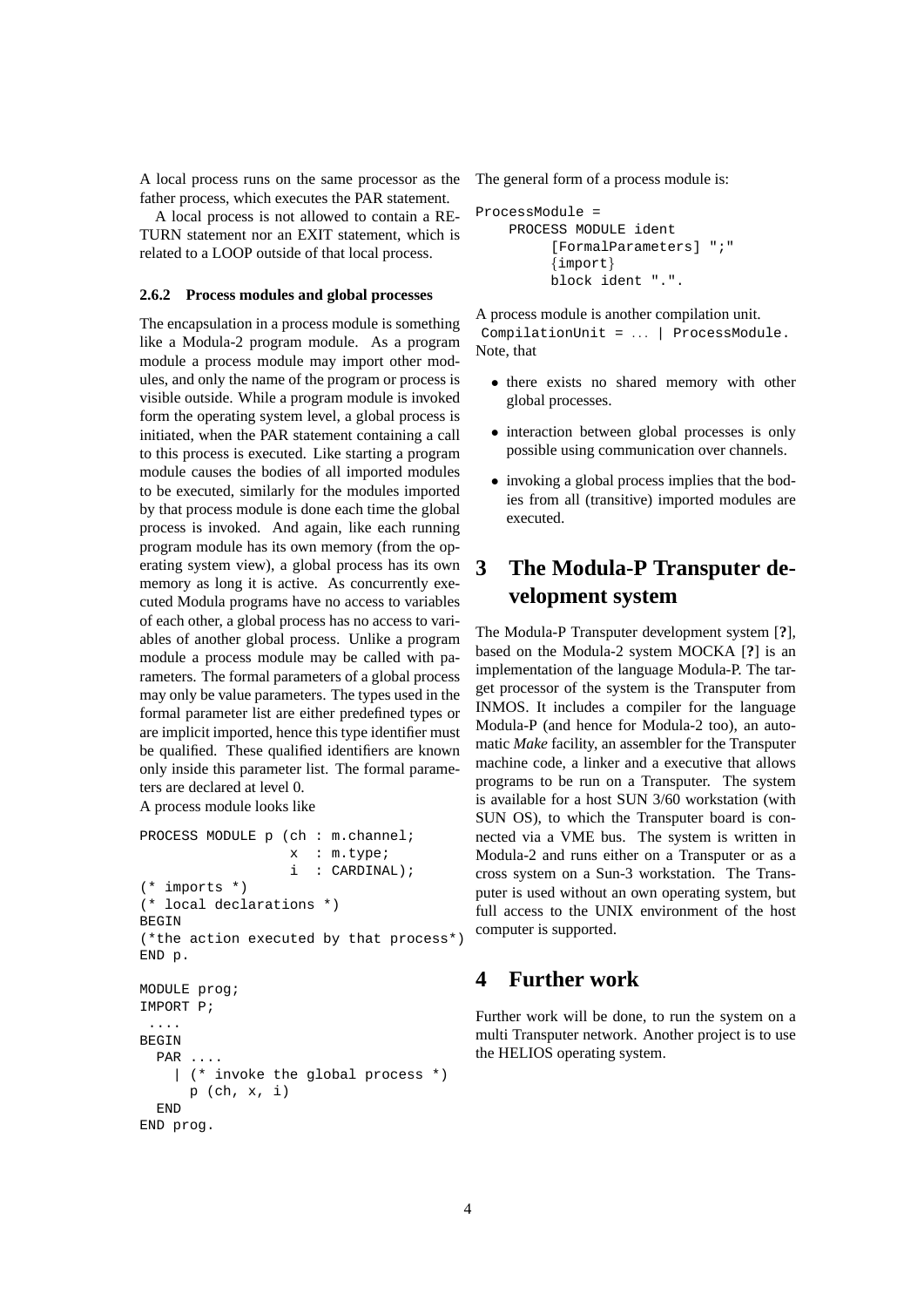# **Appendix**

#### **Standard procedures** A

There is one new standard procedure dealing with channels.

```
PROCEDURE OPEN (VAR channel : ChannelType) ;
(* Opening a channel, must be done once *)
(* before the first communication takes *)
                           \star)
(* place.
*********
```
### **Standard modules** B

DEFINITION MODIILE Systime:

 $(*$  system independent.

 $(* not imply (x after z).$ 

TYPE  $TimeDiff = INTEGR$ ;

(\* time which is later as 'timel' PROCEDURE Delay (diff : TimeDiff); (\* delays the process calling this \*) (\* procedure for 'diff' ticks

(\* negative the past.

 $(*$  microseconds.

END SysTime.

This module provides some procedures, for handling the system time of the computer (here for the Transputer T800). It may be adapted to other systems.

#### $\mathbf C$ **Example programs**

## C.1 n to 1 Multiplexer

The first example shows the usage of the replication feature of Modula-P. The program fragment denotes a multiplexer, with n producers and one consumer. An arbitrary number of channels may be multiplexed, using the open array feature of Modula-P.

```
DEFINITION MODULE m;
                                            TYPE ElementType
                                                              = ...
                                            TYPE ElementChannel = CHANNEL OF ElementType;
                                            PROCEDURE generate (process nr : CARDINAL;
                                                                VAR elem : ElementType);
                                             (* generate some data *)
                                            PROCEDURE output (elem : ElementType);
                                             (* output some data *)END m.
                                            PROCESS MODULE producer
                                                    (process_nr : CARDINAL;
                                                     channel : m.ElementChannel);
                                            (* process generating a stream of data *)
(* The properties of 'TIME' are dependent *) FROM m IMPORT
                                          \star ElementChannel, ElementType, generate;
(* on the computer system running the
                                         *) VAR elem : ElementType;
(* program. But the procedures below are
                                          \star ) BEGIN
                                         \star) LOOP
(* For a Transputer T800 system:
(* The system clock is a cyclic time clock.*)
                                                generate (process_nr, elem);
(* For the low level Transputer T800 clock *)
                                                channel ! elem;
                                         \rightarrow )
                                             END;
(* the cycle is approximately 76 hours.
(* A consequence is that a group of times *) END producer;
                                          \star )
(* are only unambiguous if they are all
(* contained within a half cycle.
                                          *) PROCESS MODULE multiplex
(* Hence (x after y) AND (y after z) does *) (chns : ARRAY OF m.ElementChannel);
                                          \left( * \right) (* reads data from the channels and pass *)
                                          *) (* them to a single consumer.
                                                                                     \star)
(* See Transputer manual [INMOS, 1988])
(************************************************" FROM m IMPORT
CONST TicksPerSec = (1000 * 1000) DIV 64;<br>ElementChannel, ElementType, output;
(* 'TicksPerSec' ticks of the low priority *) VAR i : CARDINAL; elem : ElementType;
(* clock froms exactly one second. The low *) BEGIN
(* priority clock ticks every 64
                                          \star) LOOP
                                          \star )
                                                ALT [i : 0 TO HIGH (chns)]
                                                      chns [i] ? elem : output (elem)
                                               END;
(* Values of type 'TimeDiff' are always *)
                                             END;
(* measured in system clock ticks. *)
                                            END multiplex;
(* Positive Values specify the future, *)
                                       \star)
PROCEDURE Plus (time : TIME;
               diff : TimeDiff) : TIME;
(* returns the system time 'time' + 'diff' *)
PROCEDURE Diff (time1 : TIME;
               time2 : TIME) : TimeDiff;(* returns the difference 'timel'-'time2' *)
PROCEDURE After (time1 : TIME;
                time2 : TIME) : BOOLEAN;
(* returns TRUE iff 'time2' specifies a *)
                                       ^{\star} )
```
5

 $*$   $\overline{)}$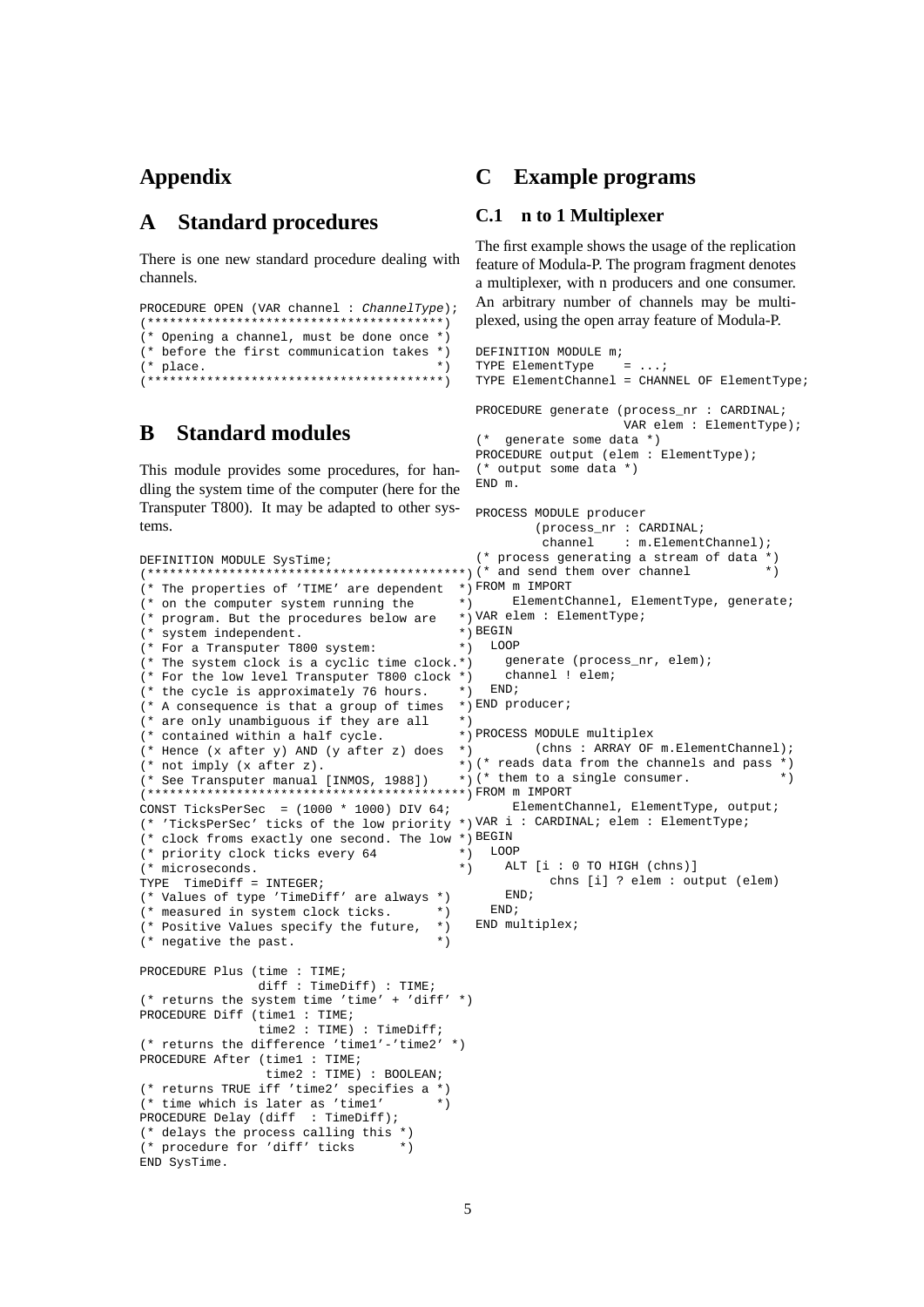```
MODULE prog;
FROM m IMPORT
   ElementChannel, ElementType;
IMPORT multiplex, producer;
PROCEDURE doit (chns: ARRAY OF ElementChannel); to construct an arbitrary large pipeline of processes.
(* a simple n-to-1 multiplexer *)VAR i : CARDINALBEGIN
 (* first all channels must be opened *)
 FOR i := 0 TO HIGH(chns) DO
   OPEN(chns [i])FND:PAR [i : 0 TO HIGH (chns)]
        producer (i, chns [i])
  | multiplex (chns)
  END:END doit;
END prog;
                                               ( *
                                               (*(*( *
                                              BEGIN
                                                 PAR
```
## C.2 Pipeline

The next example shows a parallel program computing prime numbers. It seems silly to compute prime numbers in this way, but this example shows how using recursion.

```
MODULE p_prime;
(* a concurrent program, computing prime *)(* numbers
                                       \mathbf{r}FROM InOut IMPORT WriteInt;
TYPE IntChannel = CHANNEL OF INTEGER;
PROCEDURE pipe (prime : INTEGER;
              in
                      : IntChannel);
(* idea: 1. 2 is the first prime number. *)
                                        \star)
        2. for each positive number N
                                        \star)
          greater than 2: if it is not
           dividable by any prime less
                                        \star)
          than N it is prime.
                                        \star)
(* method: adapted sieve of Eratostenes.
                                        \star)
                                        \star)
(* Each prime number is represented by a
                                        \star)
(* process. The processes are chained to
(* pipeline. A number is given to a the
                                        \star)
(* next process, if it is not dividable by *)
(* the prime number represented by this
                                        \star)
                                        \star)
(* process. If there
(* is no next process, the number is prime *)(* and a new process is generated.
                                       \star)
                                        ^\star )
(* The process is terminated, if a
                                       \star(* number < 0 is read from the channel.
VAR out : IntChannel; x, y : INTEGER;
 (* If this process is generated with *)
  (* prime < \overline{0}, this process must be *)
                                    \star)
 (* terminated.
 IF prime < 0 THEN RETURN END;
 WriteInt (prime, 8); WriteLn;
 OPEN (out);
    LOOP
      in ? x;IF x < 0THEN (* terminate next process *)
          (* in the pipeline. *)
           out ! -1iEXIT (* and terminate self *)END:IF
         x MOD prime = 0
      THEN (* forget the number, *)
          (* is not prime *)
      ELSE out ! x (* give it to *)<br>(* next process *)
      END;
    END;\int out ? v;
    pipe (y, out) (* generate new process *)
 FNDEND pipe;
```